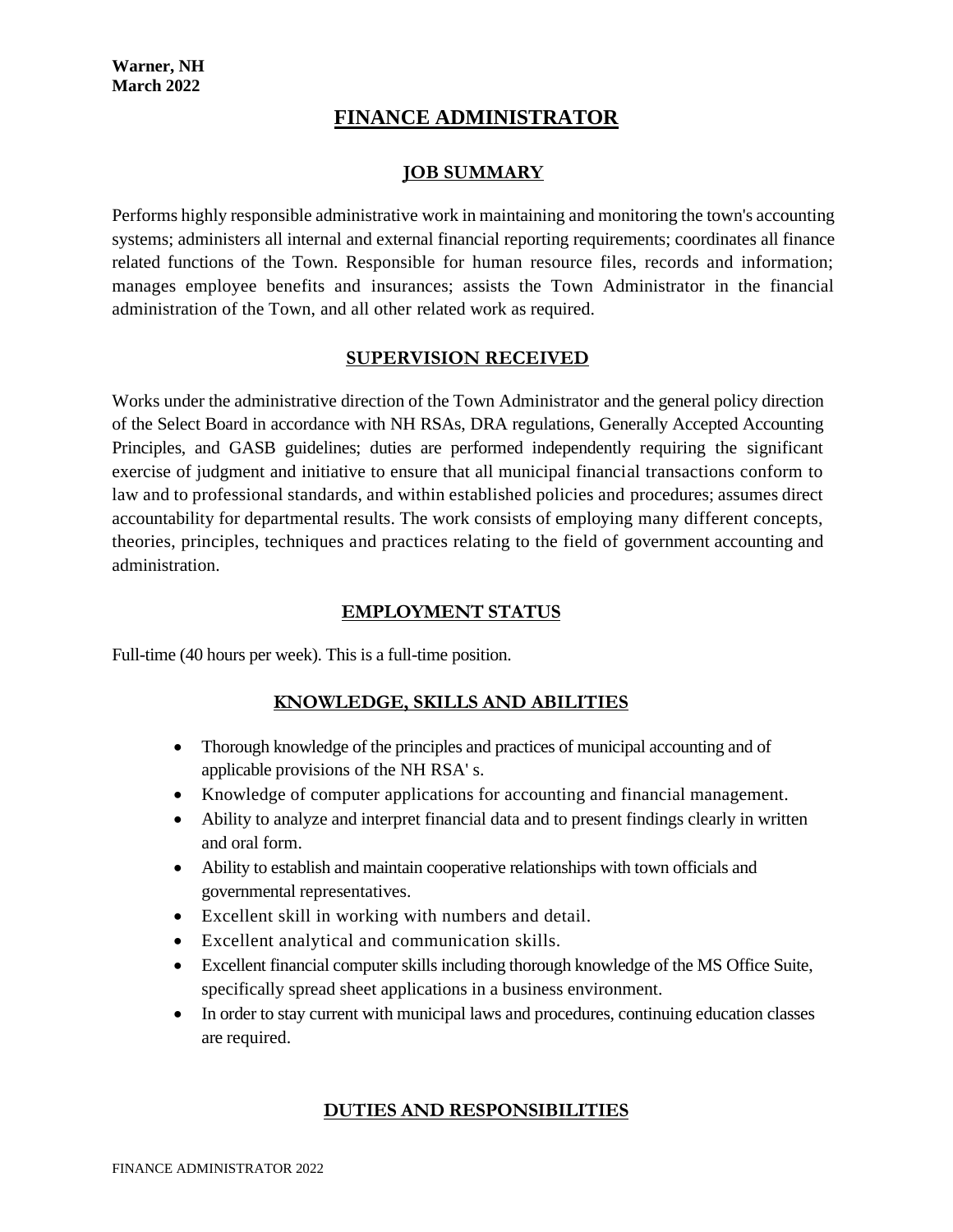*(The listed examples are illustrative only and are not intended to include all duties found in this position.)*

- Works with MRI consultants to implement the MTS accounting system and becomes competent in the use of the system.
- Provides timely and accurate financial information and ensures the integrity of the financial data by instituting proper internal controls; ensures that no claim or payable against the town is fraudulent, unlawful, or excessive as prescribed by Town policy and New Hampshire General Laws.
- Develops and prepares monthly and quarterly reports to track all financial activity within the town's many funds, to include special revenue funds, revolving funds, state and federal grants, capital projects, enterprise funds, trust funds, and the general appropriations of the town; ensures that funds are reconciled on a monthly basis with the department authorized to expend said funds.
- Develops and prepares monthly reports to track all financial activity within the town's receivable accounts, to include property taxes, motor vehicle registration, and all other town accounts; ensures that funds are reconciled on a monthly basis with both the department responsible and with applicable agents.
- Develops and prepares monthly, quarterly, and year-end financial reports to include balance sheet and revenue expense statements for the audit process and for the State Department of Revenue; prepares and submits annually to the NH Department of Revenue data and reports regarding all town financial activity for the fiscal year.
- Maintains original town service contracts and certificates of insurance; employment contracts, grants with the State and Federal government as well as private entities doing business with the town.
- In conjunction with the Town Administrator assists in the development of operating and capital budget documents and facilitates their review and approval with the Select Board.
- Assists all town departments in budget development, and financial and alternatives analysis in proposing and shaping optimal service delivery quality and efficiency.
- Interfaces with departments and committees, including the Tax Collector, Town Clerk, Town Treasurer, Budget Committee Chair, Trustee of the Trust Funds, and other department heads to prepare reports, process revenue, understand expenses and revenue, and exchange information.
- Works collaboratively with all Town Departments, Town officials and committees to satisfy the day-to-day accounts needs.
- Under the direction of the Town Administrator, oversees the Information Technology contracts and resources, including software and programs related to facilitating online payments as well as streamlining and improving inter-departmental coordination of shared software systems.
- Under the direction of the Town Administrator, serves as the town liaison with the independent auditors of the Town.
- Responsible for payroll checks and direct deposit forms, computes and prepares withholding tax, retirement payments, and social security payments; prepares manifests and Consent Agendas for Select Board approval.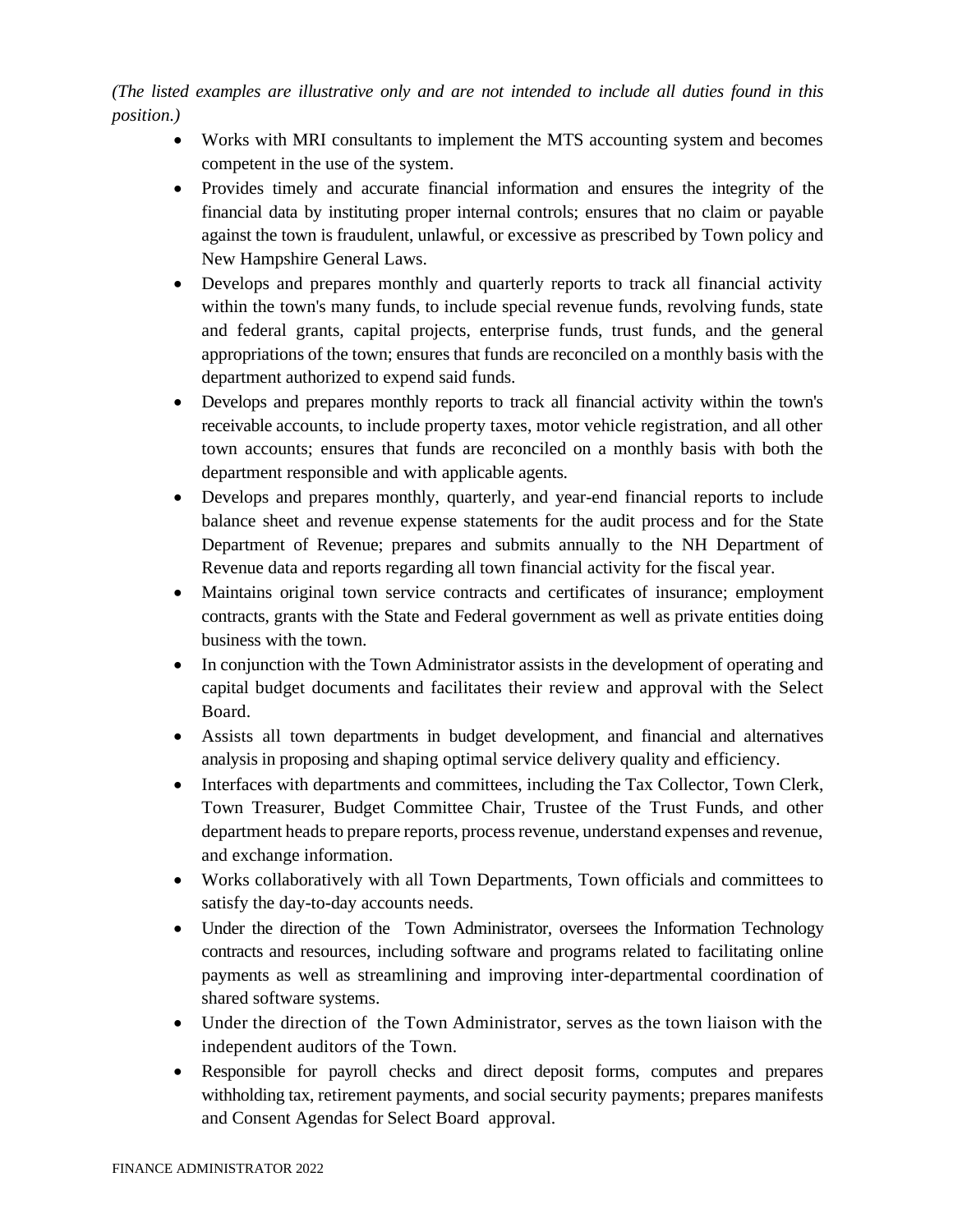- Acts as Insurance Coordinator for liability and workers' compensation insurance; responsible for budgeting for and purchasing insurance subject to review by the Town Administrator; keeps policies on file and adds endorsements; investigates claims. Monitors and reviews all matters regarding employee accidents, employee loss time, and property loss.
- Responsible for the management of computer software as it relates to accounting and data processing functions.
- Maintains Town's equipment, vehicle and building inventory for insurance and auditing purposes. Maintains vehicle titles.
- Responsible for all aspects of the town's personnel administration, leave accruals and medical records for each employee.
- Maintains and develops necessary internal processes and controls related to purchasing and in conjunction with the Town Administrator who authorizes purchase order requests. Serves as custodian of all official bids and contracts.
- Attends public meetings and Select Board meetings as needed.
- Prepares and processes new employee paperwork.
- Assists Department Directors with exchange of financial and personnel information, respecting privacy and confidentiality of information.
- Provides monthly department reports of expenses.

## **PHYSICAL REQUIREMENTS**

Minimal physical effort required to perform functions under typical office conditions. Position requires the ability to operate a keyboard and standard office equipment at an efficient speed. The employee is required to use hands to finger, handle, or feel objects, tools, or controls, and to reach with hands and arms. The employee is frequently required to sit, talk, listen and hear. Occasionally may be required to lift objects up to 30 pounds. Normal vision is required.

#### **TOOLS AND EQUIPMENT USED**

Computers, software, calculator, copier, fax machine, phone and other general office equipment.

#### **WORK ENVIRONMENT**

The work environment characteristics described here are representative of those an employee encounters while performing the essential functions of this job. Reasonable accommodations may be made to enable individuals with disabilities to perform the essential functions.

Work is primarily performed in office setting. Attendance at night meetings is required as needed.

#### **MINIMUM QUALIFICATIONS**

Bachelor's Degree in accounting or business administration or related field; three to five years of